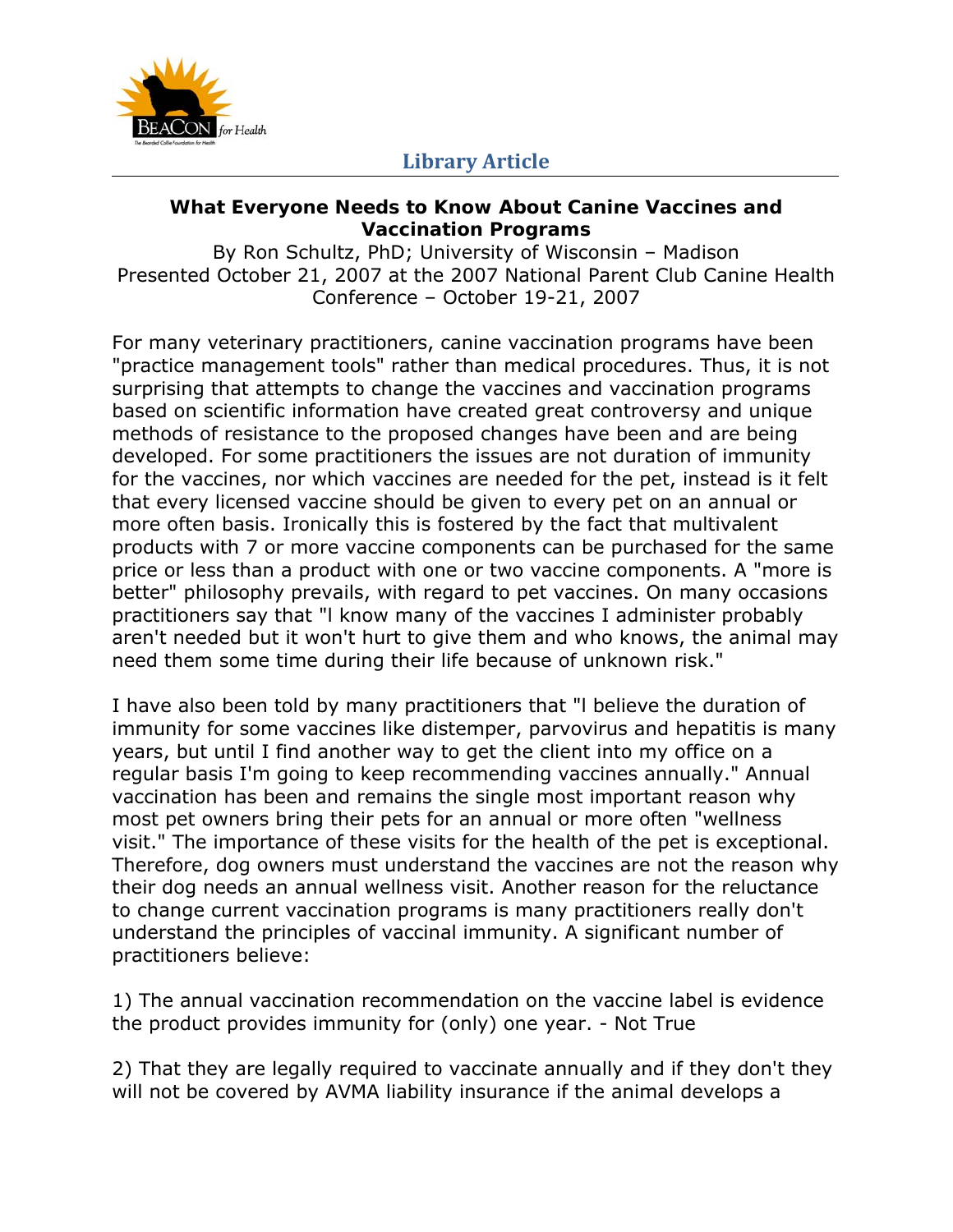

vaccine preventable disease - Not True. Furthermore, certain companies will not provide assistance if practitioners don't vaccinate annually with core vaccines. Not True - In fact most of the companies have now demonstrated their core products provide at least 3 years of immunity.

3) That not revaccinating will cause the animal to become susceptible soon (days or a few weeks) after the one year. - Not True

4) If the animal is not revaccinated at or before one year the "whole vaccination program needs to be started again" - Not True

5) If they don't continue to revaccinate annually, diseases like canine distemper, canine parvovirus and infectious canine hepatitis (CAS-1) will "reappear and cause widespread disease similar to what was seen prior to the development of vaccines for these diseases." - Not True 6) That if the revaccination "doesn't help, it won't hurt." - Not True

7) That giving a vaccine annually that has a duration of immunity of 3 or more years provides much better immunity than if the product is given only once during the three years. - Not True. In fact, there are regional/state rabies programs that suggest annual rabies vaccination programs provide better protection than revaccination once every three years, regardless of whether a 1 year or 3 year rabies product is used. - Not True

8) That parvovirus vaccines only provide six months of immunity, thus they must give them semiannually and the CPV-2 vaccines need to be given with coronavirus vaccine to prevent enteritis. -- Not True

9) "It's much cheaper to revaccinate the pet annually than it is to treat the disease the animal will develop because it didn't get revaccinated annually." The "better safe than sorry" philosophy. Not True. It is less expensive to prevent disease. However, if the core vaccines are given as a puppy and again at a year of age, then annual vaccination is not needed. Furthermore, if a vaccine is given that is not needed and it causes an adverse reaction, that is unacceptable and very expensive.

10) They need to revaccinate all new dogs/cats coming to their clinic irrespective of vaccination history even when vaccination records are available from another clinic. Presumably the "other clinic" used the wrong vaccine or didn't know how to vaccinate. - Not True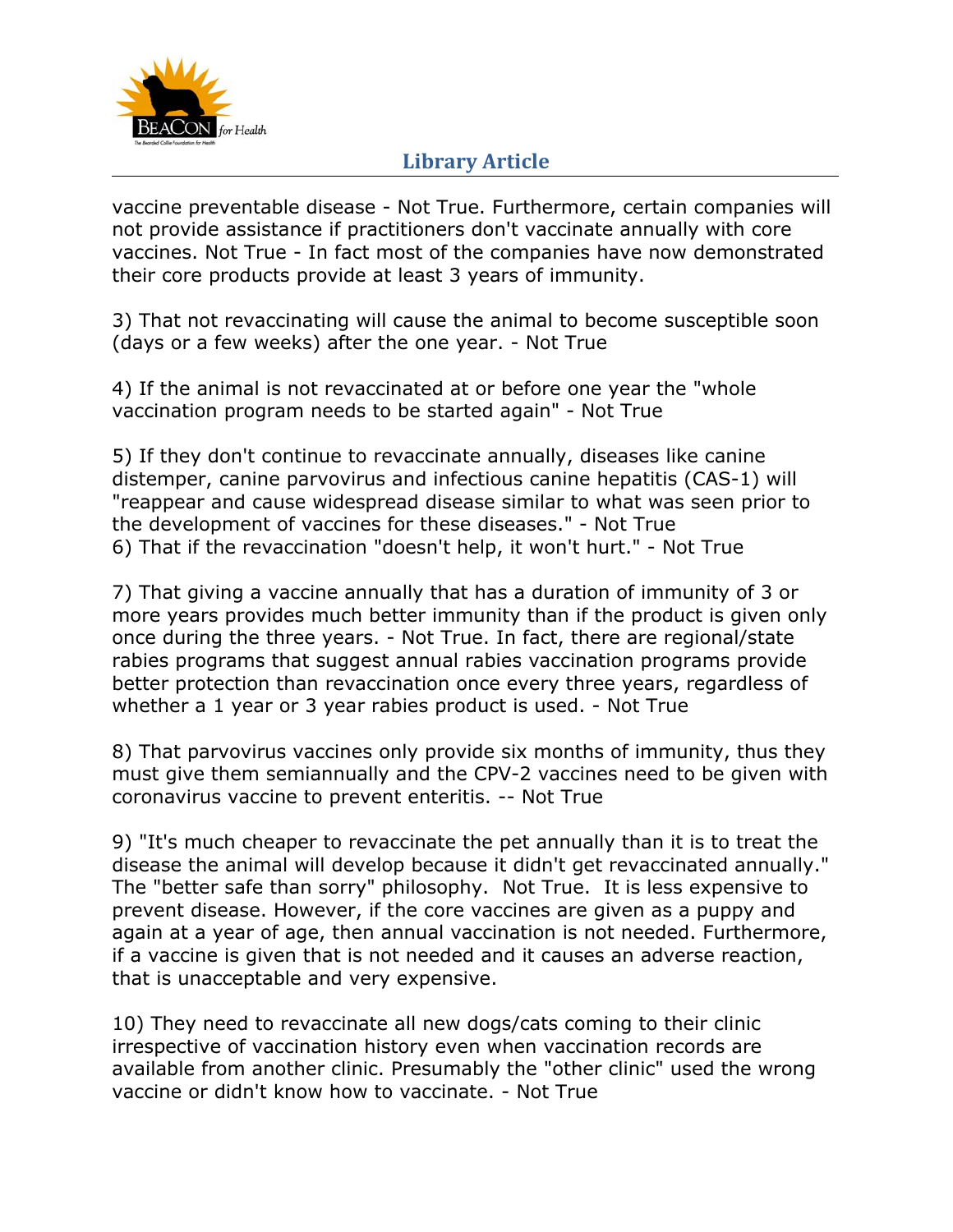

11) Dogs need to be revaccinated annually up to 5 to 7 years of age, then and only then would vaccination every three years be okay - Not True

12) Surgical procedures, including anesthesia, are immunosuppressive thus dogs should be vaccinated prior to or shortly after surgery. - Not True

13) Because boarding kennels require annual or more often (kennel cough every 3 to 6 months) vaccination, practitioners must continue vaccinating annually with all vaccines. - Not True - help change the kennel rules through education and just use the vaccines that need to be given. (e.g., Kennel Cough.)

Note: There are kennels that require every licensed vaccine and the vaccines must have been given within 1 year or less prior to admission - help change these rules! Those kennels that are members of the American Kennel Association should be following the AAHA Guidelines, but many kennels do not belong to this Association

It will be necessary to correct many of these and additional misunderstandings by providing education to veterinary practitioners, kennel owners and pet owners before significant changes in vaccination programs can or will occur to reduce the over-vaccination of both cats and dogs. However it is equally important that we don't, in our efforts to prevent overvaccination, fail to vaccinate often enough, fail to vaccinate all or as many pups with the core vaccines, fail to use products that are necessary, or to use products that don't provide protection in our pets.

I believe every practitioner, kennel owner and dog owner should know the following general information about canine vaccines and vaccination programs. What vaccines are needed for all puppies? I do mean all pups, as we only vaccinate 50% of dogs. If we could increase this percentage to 75% we would be able to eliminate many of the diseases prevented by core vaccines.

The "core vaccines," those that every pup should receive and identified as core by most canine vaccine experts in the United States, include: 1) Canine Parvovirus type 2(CPV-2), 2) Canine Distemper Virus (CDV), 3) Canine Adenovirus type 2(CAV-2), 4) Rabies Virus (RV).

When do the core vaccines need to be given? As a minimum, puppies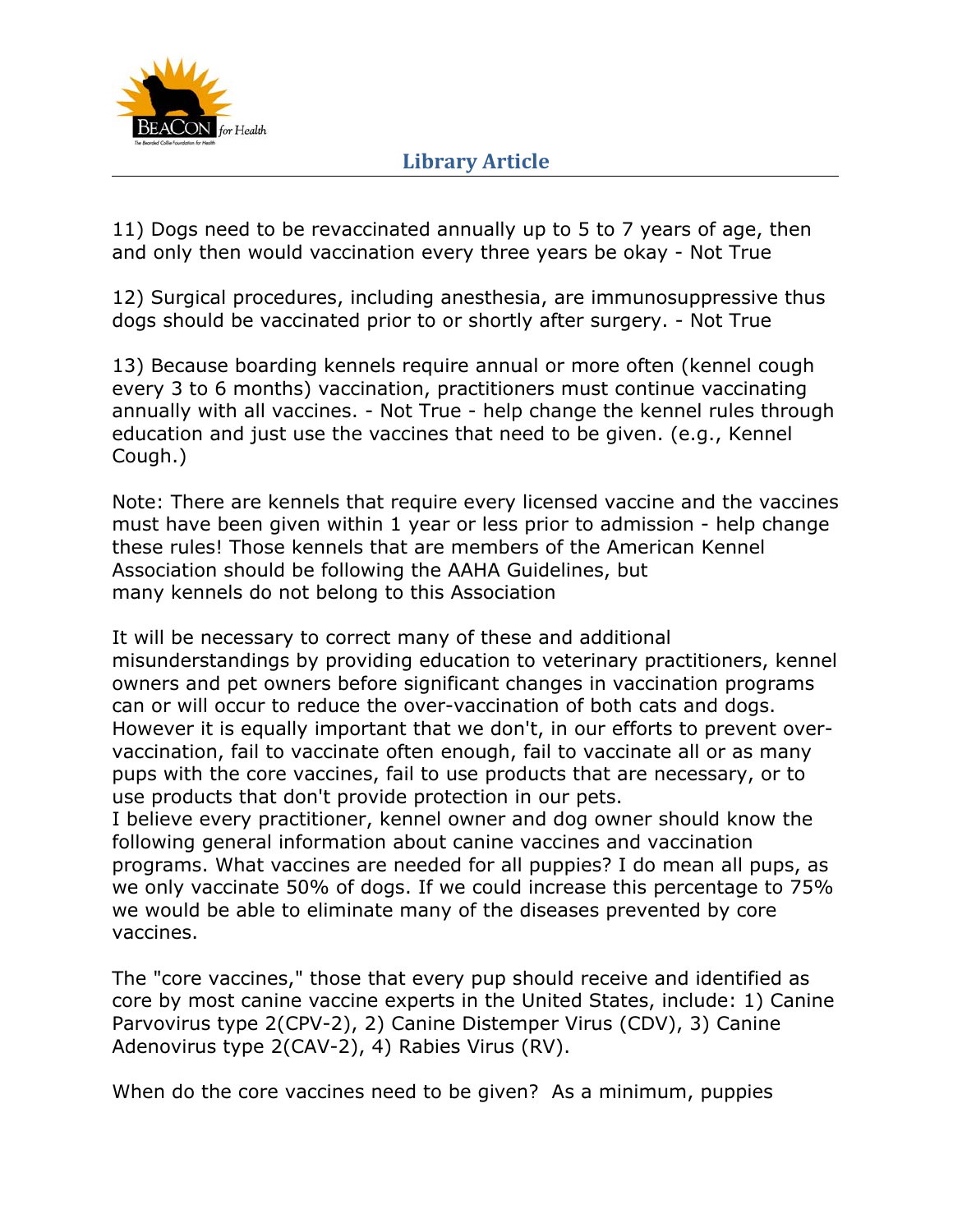

should be given at least one dose at 16 weeks of age of older. Preferably, they should be given three or more times starting at 6 to 9 weeks, then at an interval of 2 to 4 weeks with revaccination at 9 to 12 weeks, then again at 14 to 16 weeks. It is critical that the last dose be given at 14 to 16 or more weeks of age. It is important not to give them earlier than 6 weeks unless there is a significant risk of a specific disease. Then give the vaccine for the disease you want to prevent (e.g., CPV-2). Never

vaccinate a pup less than 4 weeks of age. The most effective canine core products currently

include modified live and recombinant vaccines alone or in combination. The combination products with CPV-2, CDV and CAV-2 currently often include canine parainfluenza (CPI) virus. New "core only" products have been and are being developed that don't have CPI. However, the CPI will not cause a problem if and when used as a parenteral 5 way combination product.

After the puppy series is completed, revaccination is recommended again at one year of age or one year after the last puppy vaccination. Rabies must be given again at 1 year, then every 3 years, whereas, the other core vaccines need not be given again for at least 3 or more years. There is no benefit from annual rabies vaccination and most one year rabies products are similar or identical to the 3 year products with regard to duration of immunity and effectiveness.

However, if they are 1 year rabies vaccines they must be legally given annually! Rabies vaccine is the only canine vaccine requiring a minimum duration of immunity study. However, revaccination annually does not necessarily improve immunity. However, annual vaccination does significantly increase the risk for an adverse reaction in the dog.

I would recommend, if you really want to be sure the puppy vaccination program was successful, that a CDV and CPV-2 antibody titer be performed 2 or more weeks after the last puppy vaccination. Laboratory tests as well as "in-office test" for CDV and CPV-2 tests are available. If there is no antibody, revaccinate and perform a test two or more weeks after revaccination. If you still don't have antibody, change the product and vaccinate again. Antibody tests (titers) are very useful at these times to ensure the animal is immunized. The problem with antibody tests is they are very expensive, thus in general, these tests won't be used.

As an alternative to revaccinating at one year for CDV, CPV-2 and CAV-2, I would revaccinate at 6 months to ensure the animal has responded rather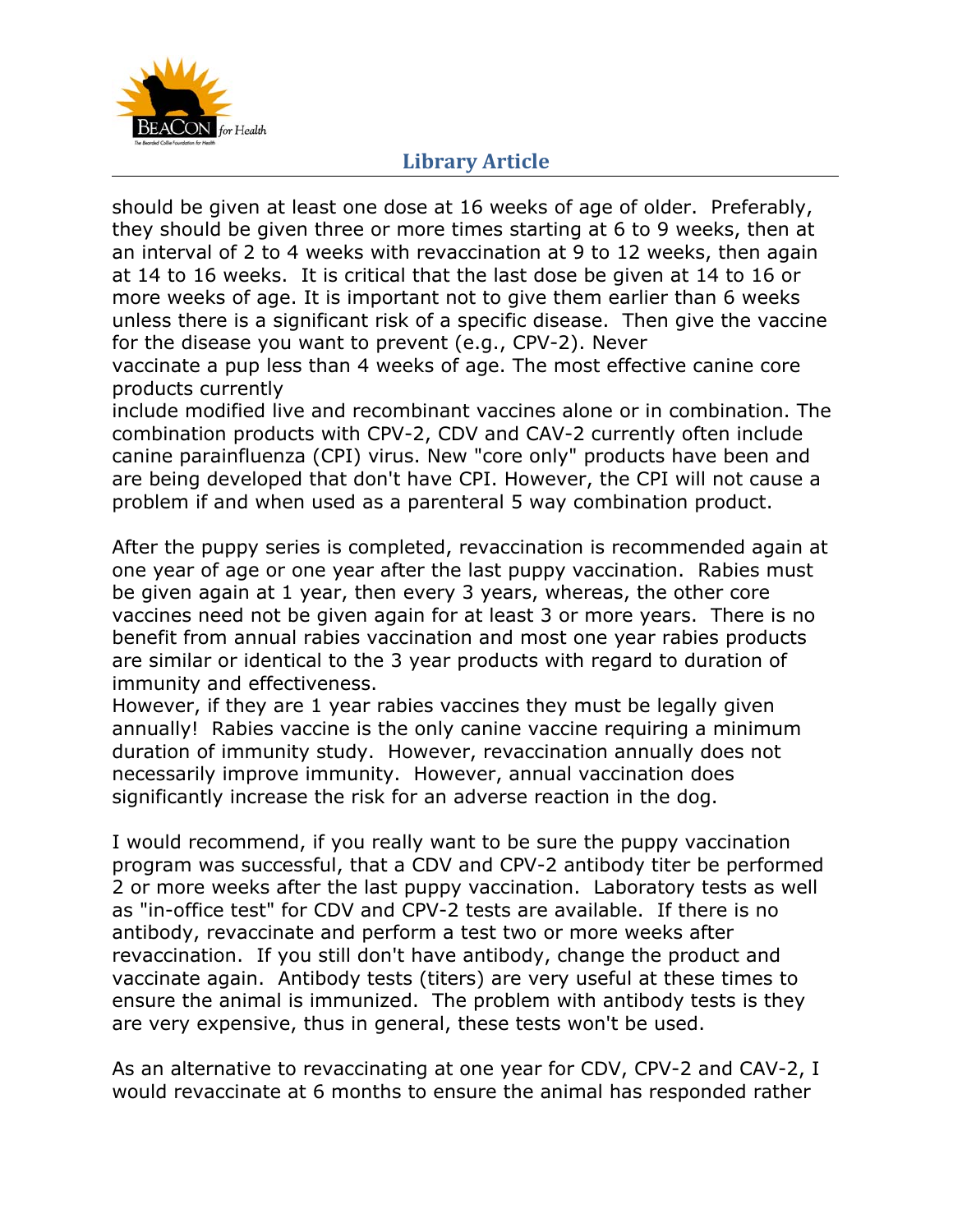

than waiting until 1 year. Then, revaccinate not more often than every 3 years. The minimum duration of immunity for the core vaccines except rabies, is at least 7 years based on challenge and/or titers (table 1). Thus revaccinating annually will not improve protection. Ironically "the better safe than sorry philosophy" can be equally applies to less vaccination, since the animal that develops an adverse reaction (e.g., hives, facial edema, anaphylaxis) from a vaccine that wasn't needed is an example of "being sorry, not safe!"

What about all the other vaccines currently available for the dog? They are non-core or optional vaccines that should only be given to animals that need them and only as often as needed. There are also some vaccines that are not recommended for any dogs. The duration of immunity is not known for certain non-core products, the efficacy is limited or not known and the risk vs. benefit factors are neither always well established nor understood. The minimum duration of immunity for *Leptospira* vaccines is probably less than one year, thus if required for a high risk dog, they may need to be given as often as semi-annually. Considering the low efficacy, the adverse event rate and the minimal risk for leptospirosis in many regions of the US, certain practitioners are not using the current products. However, if an animal is in a high-risk environment for leptospirosis, the product to use should contain the 4 serovars (there is no significant cross protection among the 4 current serovars) and the animal should be vaccinated starting not earlier than 12 weeks of age, revaccinate in 2 to 4 weeks, revaccinate at 6 months of age, revaccinate at a year of age, and then you may have to revaccinate as often as every 6 to 9 months for optimal protection. Using this program the animal should not develop clinical disease but it can get infected and shed organisms in its urine.

Bordetella immunity may be less than one year and the efficacy for the products are not well established. Many animals receive "kennel cough" vaccines that include Bordetella and CPI and/or CAV-2 every 6 to 9 months without evidence that this frequency of vaccination is necessary or beneficial. In contrast, other dogs are never vaccinated for kennel cough and disease is not seen. CPI immunity lasts at least 3 years when given intranasally, and CAV-2 immunity lasts a minimum of 7 years parenterally for CAV-1. These two viruses in combination with *Borderella bronchiseptica* are the agents most often associated with kennel cough. However, other factors play an important role in the disease (e.g. stress, dust, humidity, mold, mycoplasma, etc.); thus kennel cough is not a vaccine preventable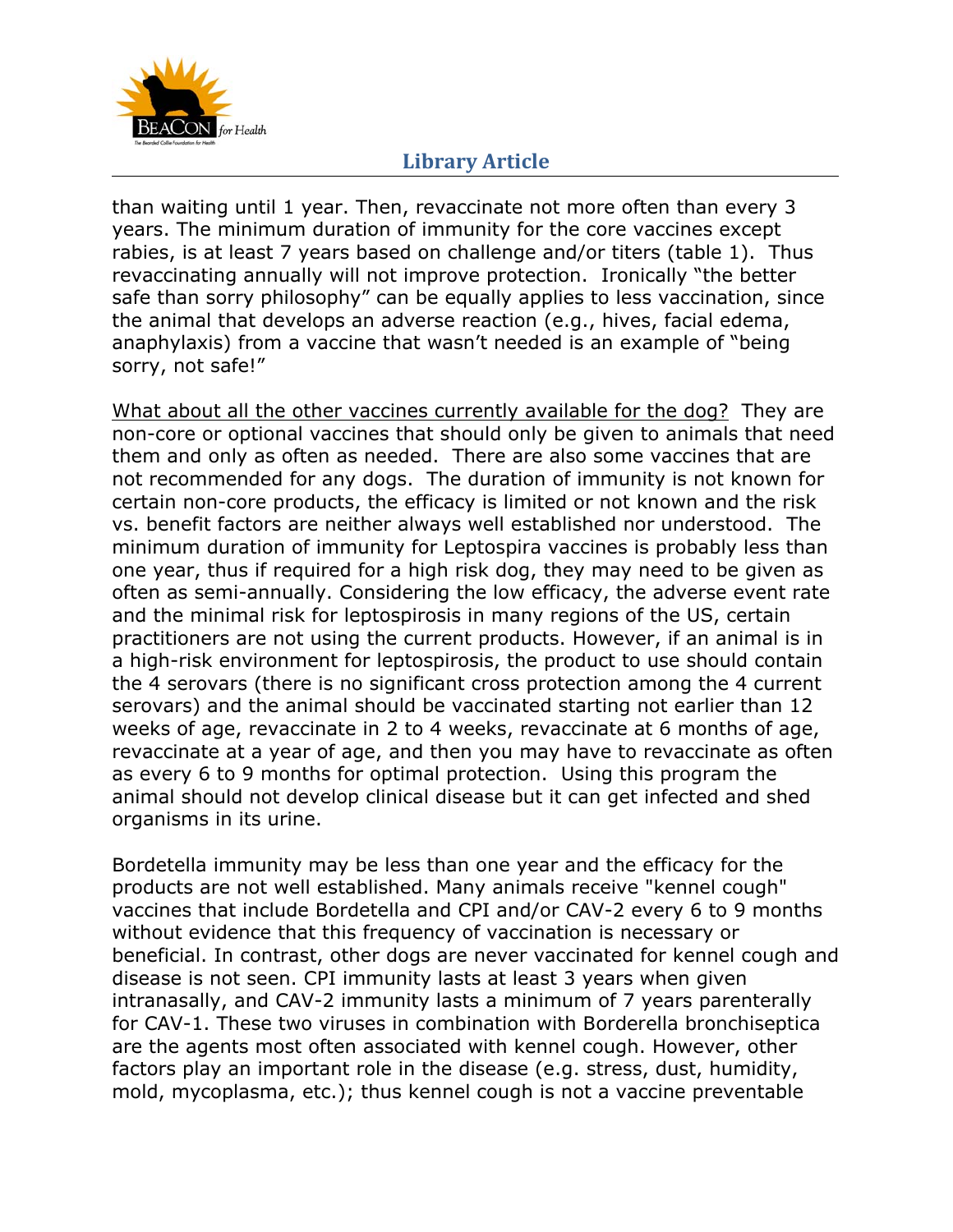

disease because of the complex factors associated with this disease. Furthermore, this is often a mild to moderate self limiting disease. I refer to it as the "Canine Cold." My preference when a kennel cough vaccine is used is that it should be the intranasal rather than the parenteral, but some dogs will not allow someone to administer the vaccine intranasally.

There is a new virus of dogs, an "equine-like influenza virus," that first infected greyhounds in Florida in 2004 that caused respiratory disease. At this time it is not known whether this virus, referred to as canine influenza virus (CIV), is an important cause of canine respiratory disease, nor if it will be an emerging disease of dogs. Questions about the role of influenza virus or for that matter, viruses other than CPI and CAV-2, bacteria other than *Bordetella bronchiseptica*, various mycoplasmas and other factors causing kennel cough, which I refer to as "Canine Respiratory Disease Complex," exist and must be answered.

The geographic distribution of Lyme disease would suggest vaccination would only be of benefit in certain regions of the US, thus widespread use of this product is neither necessary nor desired. Although Wisconsin is an endemic area for Lyme disease, we have used very few doses of Lyme vaccines in our VMTH and we have not seen significant numbers off cases of Lyme disease. However in certain areas of western and northwestern Wisconsin and eastern Minnesota, many cases of confirmed Lyme disease are seen in both vaccinated and unvaccinated dogs. Tick control for prevention and antibiotics for treatment must be used in high risk areas. Immunity to Lyme vaccines have been shown experimentally to last up to one year.

Giardia is a new vaccine that may be of value in certain circumstances, but there have not been adequate field studies to demonstrate the need for the benefit of this vaccine. To date no one has demonstrated a benefit for coronavirus vaccine. In the vaccination guidelines from the American Animal Hospital Association, neither Giardia nor Coronavirus vaccines are recommended unless they can be proven to be beneficial for a specific animal. There are also new vaccines for snakebites (*Crotalus sp*.) and for periodontal disease (*Porphyrius sp*) and a therapeutic vaccine for treatment of canine melanomas.

At present most canine core vaccines are given more often than needed, but a few non-core vaccines probably not often enough to be of benefit. Also,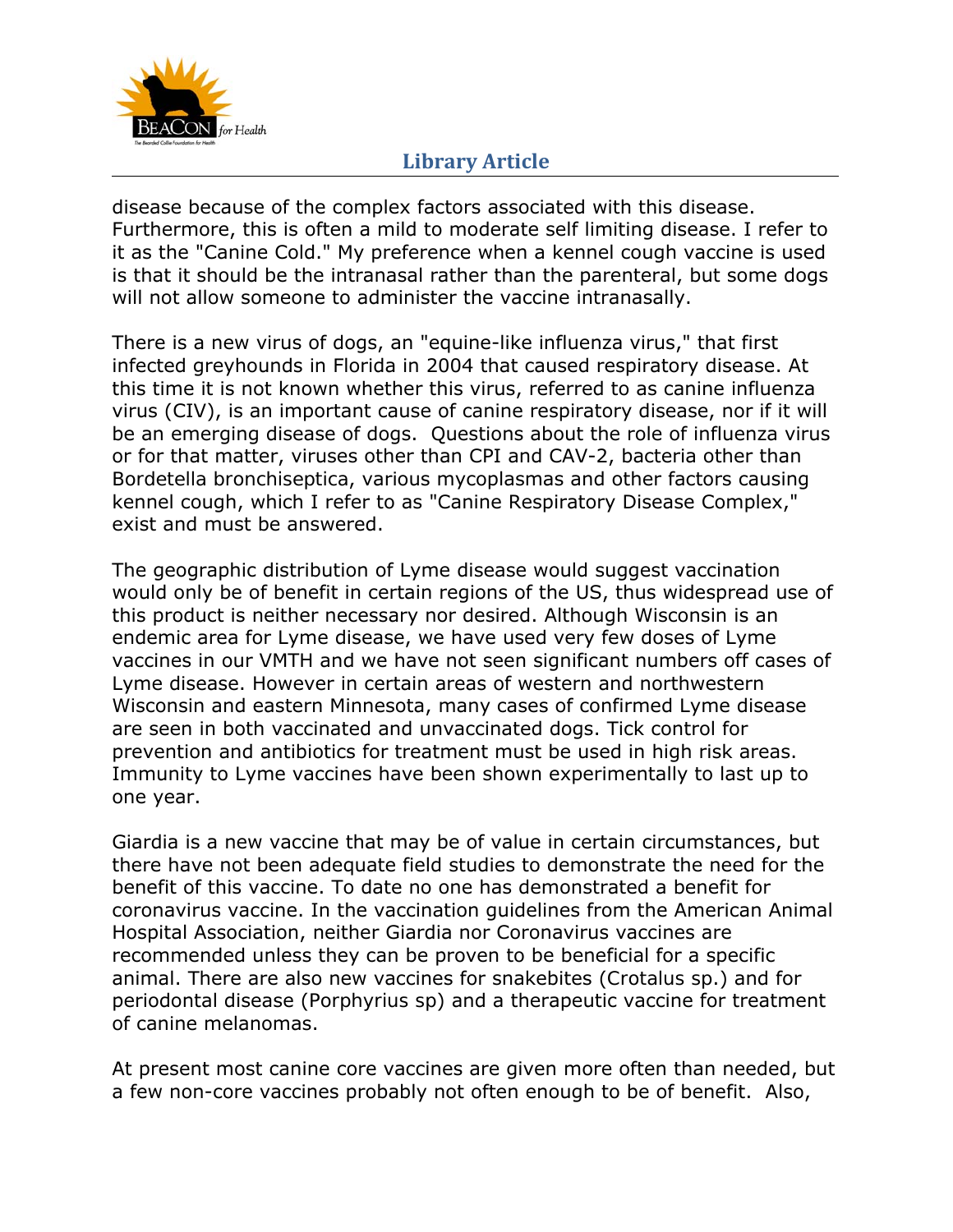

many vaccines are given that are not needed or that cannot be shown to provide a benefit for the specific animal. Vaccines are medical products that should only be given if needed and only as often as is necessary to provide protection from diseases that are a risk to the health of the animal. If a vaccine that is not necessary causes an adverse reaction that would be considered an unacceptable medical procedure, thus use only those vaccines that are needed and use them only as often as needed.

Vaccination programs are changing and they will continue to change. The vaccination program must be tailored to the individual animal. Vaccines are medical products that should not be used as practice management tools. My general philosophy is to vaccinate more animals in the population, but vaccinate with only those vaccines that the animal needs and only as often as required to maintain protective immunity. For some products vaccination may occur once or twice in a life time, whereas for other products it may be every 6 to 9 months.

| <b>Vaccine</b>                        | <b>Minimum</b><br><b>Duration</b><br>Of Immunity | <b>Methods Used to</b><br><b>Determine Immunity</b> |
|---------------------------------------|--------------------------------------------------|-----------------------------------------------------|
| <b>Core Vaccines</b>                  |                                                  |                                                     |
| <b>Canine Distemper Virus</b><br>CDV) |                                                  |                                                     |
| Rock born Strain                      | $7$ yrs/15 yrs                                   | challenge/serology                                  |
| Onderstepoort Strain                  | 5 yrs/9 yrs                                      | challenge/serology                                  |
| Canarypox Vectored rCDV               | 3 yrs/4 yrs                                      | challenge/serology                                  |
| Canine Adenovirus-2 (CAV-<br>2)       | 7 yrs/9 yrs                                      | challenge-CAV-<br>1/serology                        |
| Canine Parvovirus-2 (CPV-2)           | $7$ yrs/10 yrs                                   | challenge/serology                                  |
| <b>Canine Rabies</b>                  | 3 yrs/5 yrs                                      | challenge/serology                                  |

#### **Table 1: Minimum Duration of Immunity for Canine Vaccines**

#### **Why Vaccination Programs are Changing**

Why, when you know from personal experience that life-long immunity exists for many human vaccines, do you have great difficulty believing a canine vaccine can provide life-long immunity? Perhaps I and my colleagues that teach immunology to veterinary medical students have failed to explain the basics of vaccine induced "immunologic memory." Immunologic memory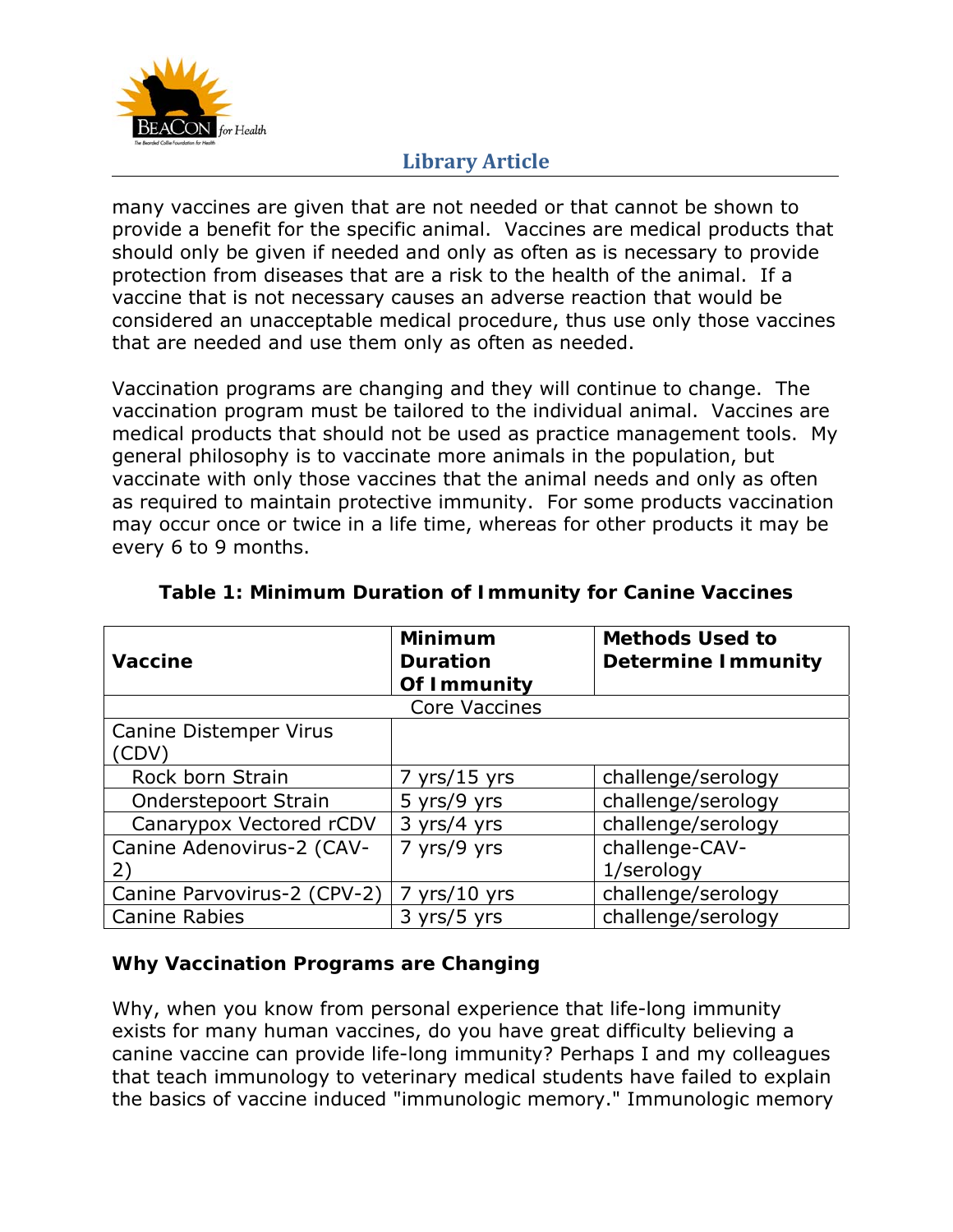

is as the term implies, the immune system's ability to remember the vaccine antigens that it has seen at an earlier time in life, allowing the immune system to respond in a manner that will protect you or your dog from specific infections and/or diseases.

Immunologic memory is responsible for the duration of immunity that develops after recovery from natural infection/disease and after vaccination with modified live virus (MLV) or killed virus (KV) vaccines. Similarly, bacterial infections and vaccines or bacterins (killed bacterial vaccines) provide immunologic memory. However, in general, immunologic memory to killed viral vaccines and to bacterial vaccines (or bacterins) is not as long lived as it is to MLV vaccines. The duration of immunity or length of immunologic memory varies among the agents causing the diseases.

For example, our immunologic memory for measles virus is life-long. How do we know that it is lifelong? No one has published any controlled studies, but we know after recovering from measles infection and/or vaccination with a MLV vaccine, immunity is life-long because people rarely get measles even though they rarely receive another dose of vaccine. In contrast to the MLV vaccine, the killed measles vaccines that were used for a short period of time about 25 years ago failed to give life-long immunity. Many individuals receiving killed vaccines were either inadvertently infected or had to he revaccinated with a MLV when they were 15 to 20 years of age to provide lifelong immunity. How many people do you know that were vaccinated with the modified live measles virus product, in use for approximately 40 years, or that had measles as a child, then developed measles later in their life? I'm sure your answer must be very few or none!

A very similar story to measles can be told for canine distemper virus (CDV) in the dog. CDV is in the same virus family as measles virus and it shares many similarities with MV. As you may know, MV vaccines have been and were available until recently for dogs to prevent disease (not infection) caused by CDV. Those of you over the age of 50, may remember canine distemper when it was a devastating disease killing many animals with more than 50% of infected puppies often dying from the disease. If you are old enough, were observant enough and had an opportunity to follow dogs that recovered from natural infection with CDV, you know that dogs recovering from CDV, like their human counterparts recovering from measles, rarely, if ever developed acute distemper during the rest of life, even when not revaccinated. Like measles immunity in humans, immunity from canine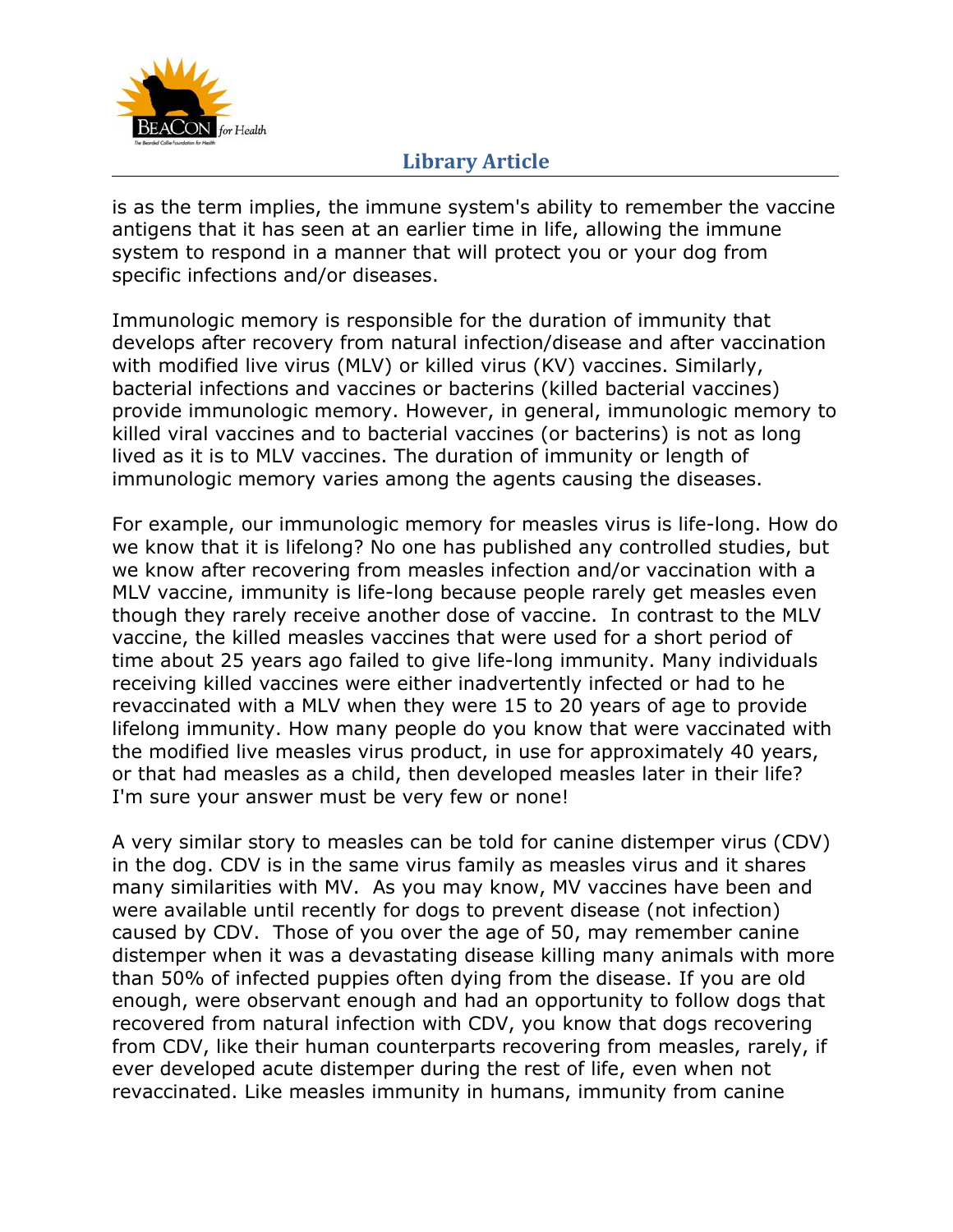

distemper infection confers immunologic memory resulting in life-long immunity.

How do I and my older, wiser and now retired colleagues and canine infectious disease experts, Dr. Max Appel, Dr. L.E. (Skip) Carmichael, and Dr. Larry Swango know that distemper immunity is life-long? We know because we had the opportunity to follow dogs that recovered from infections with CDV or puppies that were vaccinated once or twice with MLV CDV and lived for 7 or more years and never developed disease even though they were exposed to CDV via natural outbreaks or experimental challenge with CDV. We also know the vaccinated or recovered dogs had lifelong immunity because we and others performed antibody titer tests for years on the dogs after they recovered from infection or after puppy vaccination. These dogs all had titers showing that immunologic memory was present. Most of the dogs had titers that provide sterile immunity (protection from infection) much like the measles titers found years in many vaccinated or naturally infected people. However, even if the dogs didn't have sterile immunity but still had antibody, they had immunologic memory. An antibody titer no matter how low shows the animal has immunologic immunity since memory effector B cells must be present to produce that antibody.

Some dogs without antibody are protected from disease because they have T cell memory that will provide cell mediated immunity (CMI). CMI will not protect from reinfection, but it will prevent disease. When an animal is antibody negative it may have T cell immunologic memory but I generally consider a CDV antibody negative dog not to be protected. Therefore, I recommend revaccination! Some researchers, including myself, have had the opportunity to follow the duration of immunity for dogs living in natural or experimental environments that are free of CDV and CPV-2.

Why is it important that observations are made on dogs and cats that are not exposed to the virus? Because in those environments it is possible to demonstrate that immunologic memory is independent of natural or overt stimulation with the wild type virus or the vaccine virus. However, in a normal environment where infection occurs, "natural vaccination" or exposure and infection with the specific antigen can and does occur at least for certain agents and in certain animals, but the infected animals do not get sick. Ironically when animals have "sterile immunity" their immune system is rarely boosted by natural exposure since infection does not occur. If infection does not occur, there is no stimulation of the specific memory T or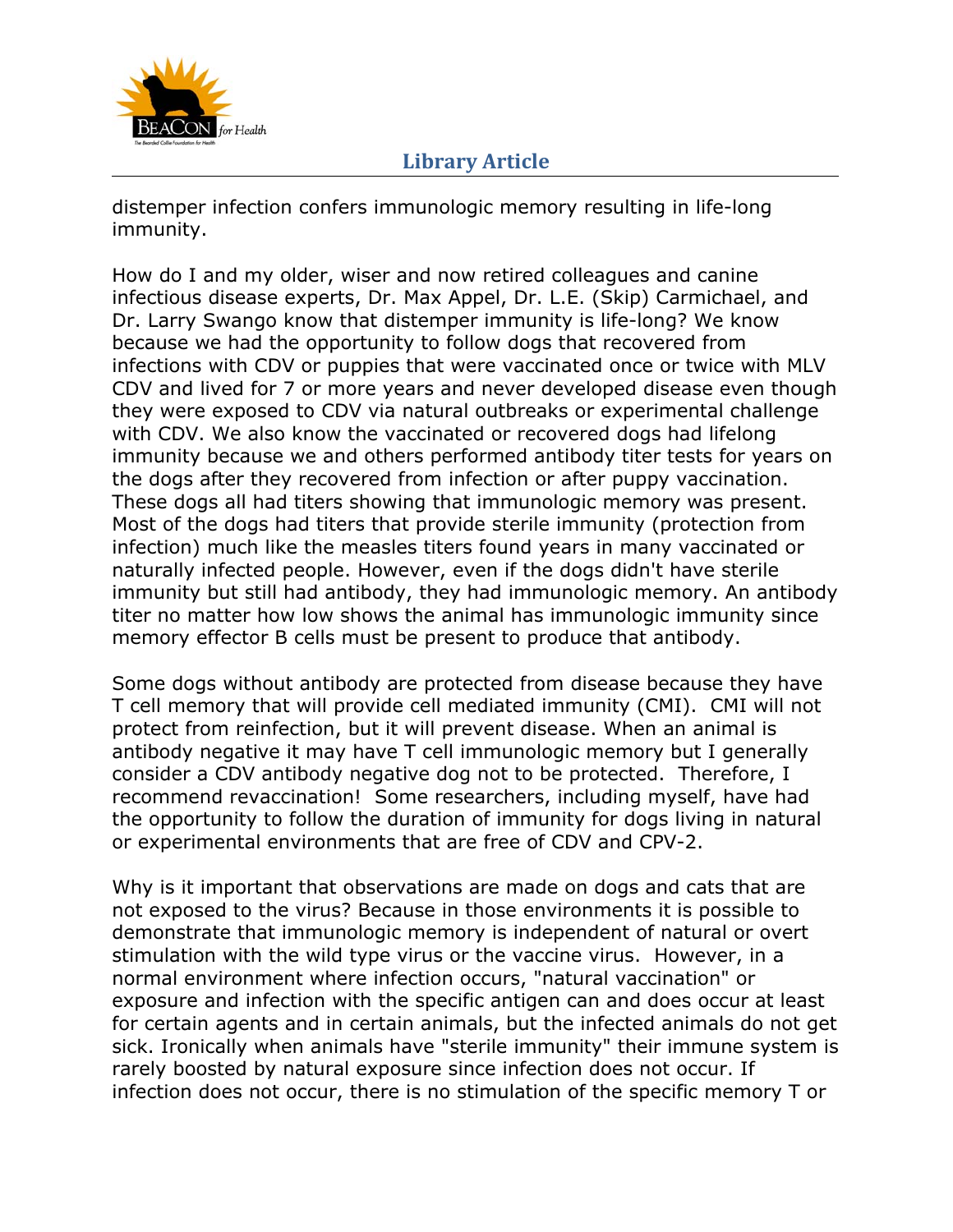

B cells, thus the antibody titer does not increase. A severe outbreak of CPV-2 occurred in large commercial breeding kennel, where more than 90% of puppies got sick and 50% of puppies from 4 weeks to 24 weeks of age died. However, none of more than 50 dams with sick and dying puppies had a significant increase antibody in antibody titer, none had virus in their feces and none showed clinical signs of CPV-2 disease, all excellent indicators the dams had sterile immunity (did not get infected)!

Is immunologic memory and duration of immunity to all human viruses lifelong? The answer is NO! Natural infection, with many human viruses and the vaccines for those viruses provide lifelong immunity (e.g., measles, mumps, rubella), whereas other viruses and/or the vaccines for them provide short duration of immunity (e.g. human cold viruses, influenza virus) and for additional viruses there is no immunity from infection or experimental vaccines (e.g. HIV).

The three most important viral infections of dogs all provide life-long immunity. They are CDV, CPV-2, and CAV-1. If a puppy is immunized with the three MLV vaccines used to prevent these diseases, there is every reason to believe the vaccinated animal will have up to life-long immunity! The vaccines that prevent the diseases caused by these 3 viruses plus rabies vaccine are the "Canine Core Vaccines" or those vaccines that every puppy should receive. My own dogs, those of my children and grandchildren are vaccinated with MLV CDV, CPV-2, CPI, and CAV-2 vaccines once as puppies after the age of 12 weeks. An antibody titer is performed two or more weeks later and if found positive our dogs are never again vaccinated. I have used this vaccination program with modifications (CAV-2 replaced CAV-1 vaccines in the 1970's and CPV-2 vaccines were first used in 1980) since 1974! I have never had one of our dogs develop CDV, CPV-1 or CPV-2 even though they have had exposure to many dogs, wildlife and to virulent CPV-2 virus. You may say that I have been lucky, but it is not luck that protects my dogs, it is immunologic memory.

An important factor contributing to lifelong immunity in addition to the memory T and B cells and the "memory effector B cells" (long lived plasma cells) of the specific (adaptive) immune system is the innate immune resistance associated with age. It is well known in all species that the young animal is more susceptible to infection and disease than a mature animal. In the case of human infections that that period of increased susceptibility is often the first few years of life, and especially the first year. In the puppy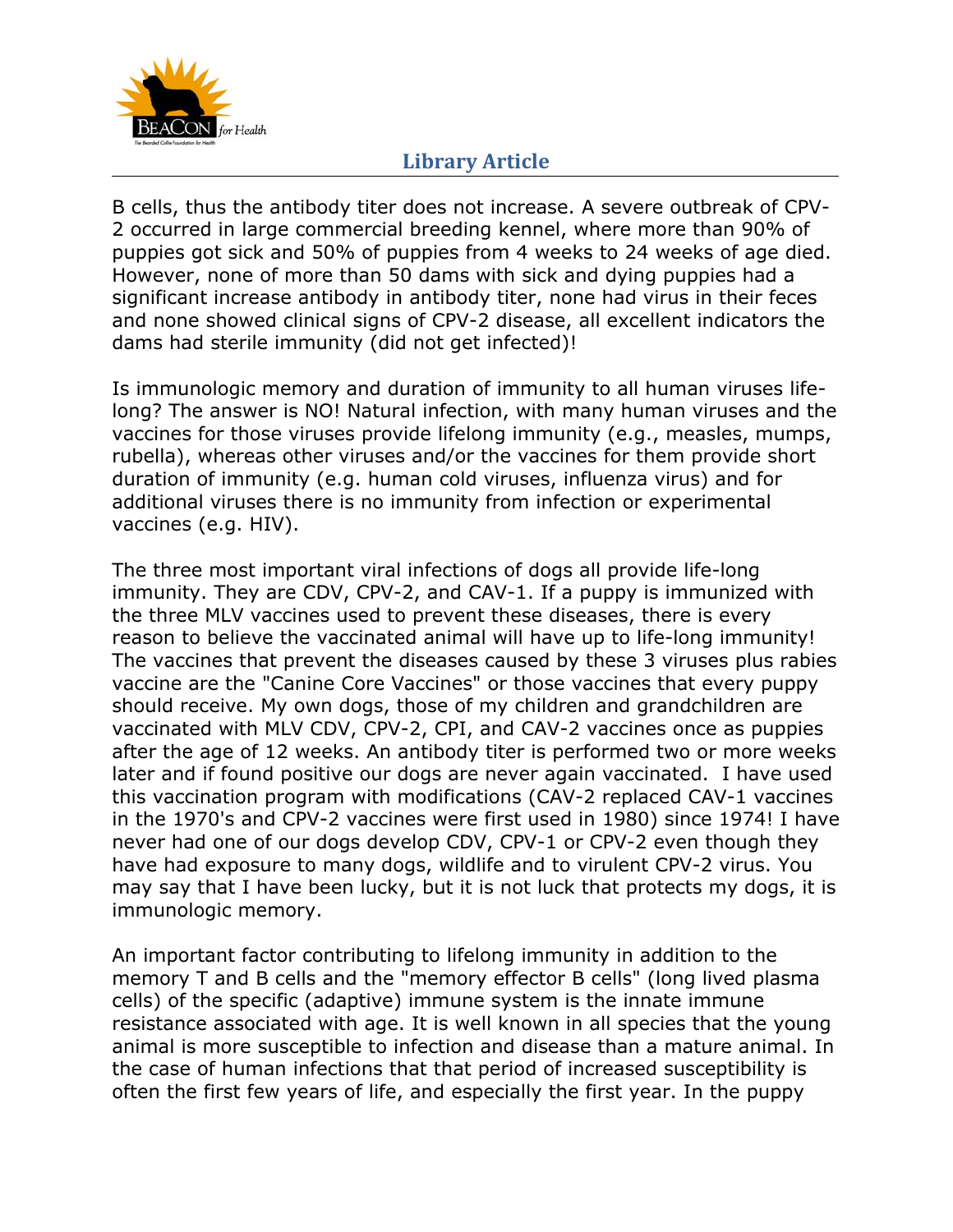

and the kitten it is often the first 3 to 6 months of life, but it can be up to 1 year of age that the animal is more susceptible to disease. For example, dogs less than a year of age are much more likely to develop severe parvovirus disease than susceptible (immunologically naive) dogs over one year of age even though at both ages the animals are very susceptible to infection with CPV-2. Similarly a susceptible cat less than one year of age and especially cats less than 3 months of age are at much greater risk of becoming persistently infected with feline leukemia virus than a susceptible cat that is greater than one year of age at the time of infection. Thus innate as well as specific immune factors contribute to age-related resistance and these factors are highly complex and not completely understood. However, age related resistance plays a critical role in life-long or long term immunity. This does not imply that older dogs and cats cannot get infected and develop disease, it is that they are much less likely to get disease when compared to the younger animal.

I and my colleague, Dr. Fred Scott, first proposed a three year revaccination program for dogs and cats more than 25 years ago, when we published an article in Veterinary Clinics of North America 8(4) 755-768, 1978. Today, a three year revaccination program has been recommended in the AAHA Canine Vaccination Guidelines and the American Association of Feline Practitioners Vaccine Guidelines for Cats. The proposed change for revaccination with "Core Vaccines" from annual to triennial revaccination has been very controversial for many reasons. However, the reasons have little or nothing to do with "immunologic memory" or duration of immunity. No one has nor can anyone in the future, show that there is any immunologic benefit from annual revaccination with MLV CDV, CAV or CPV-2. In fact, it may even be difficult to show an immunologic benefit for revaccination at three year intervals since most animals have long term immunity for CDV, CAV, and CPV-2.

Some among you are probably convinced that there is life long immunity to certain vaccines used in dogs and cats, but few of you after many years of performing annual revaccination are willing to take the risk, however small it may be, to adopt the puppy vaccination program. However, you should feel confident that adopting a three year vaccination program for CDV, CAV and CPV-2, will not increase the risk for diseases caused by these 3 viruses just as a once every three year revaccination, rather than annual revaccination with the killed rabies vaccines does not increase the animal's risk for rabies.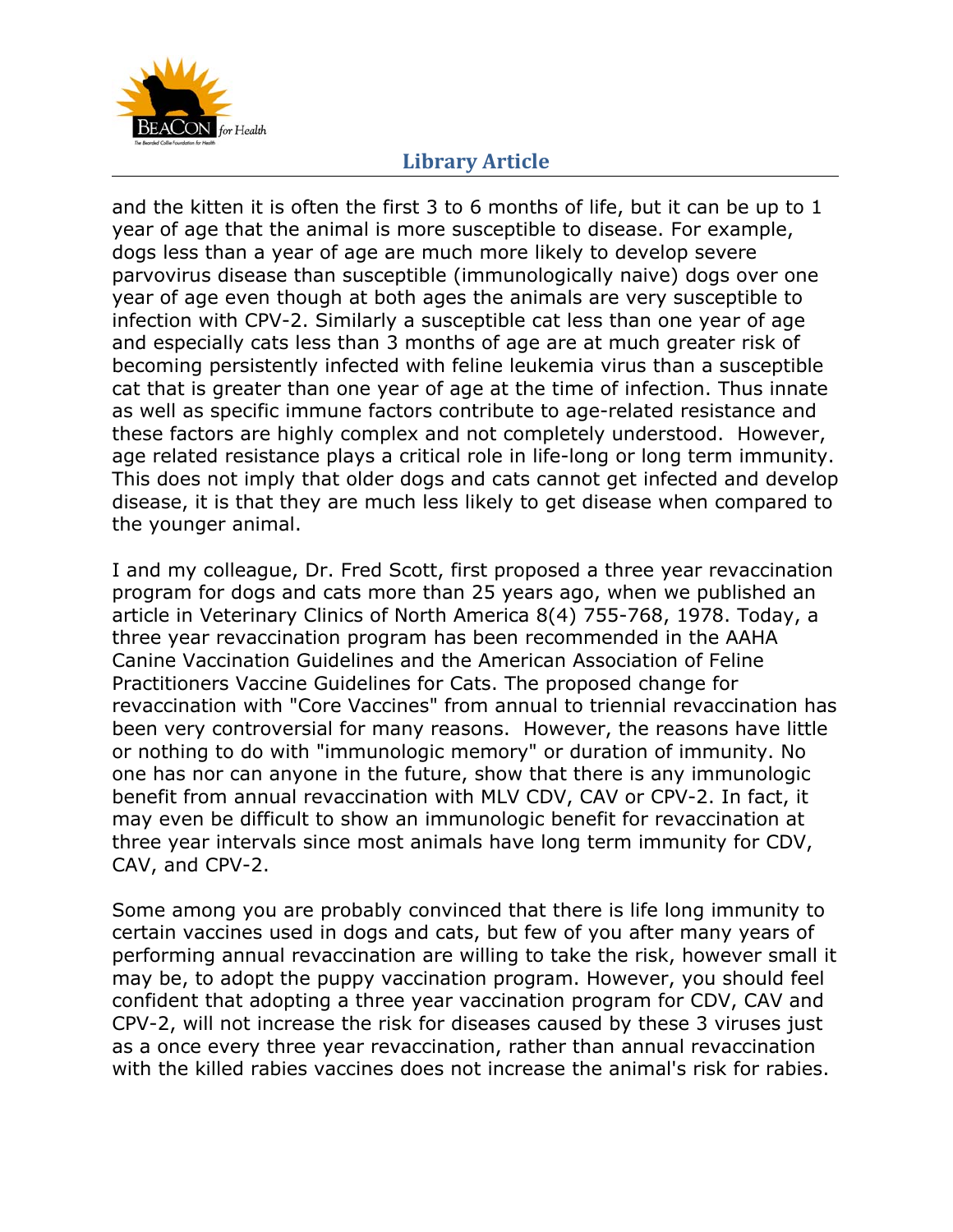

You and your veterinarian will need to determine what vaccines and vaccination program is best for your pet and their patient respectively. The program selected may only include core vaccines that given once in the lifetime of the dog or the program may include all vaccines with revaccination on an annual or more often basis, or it may be a vaccination program in between these two extremes depending on what your pet's needs are and what, in the medical judgment of your veterinarian, is best for their patients. Furthermore, it is likely your decision depends on the life style of your pet, its medical history, health status, age, pregnancy status and other important factors.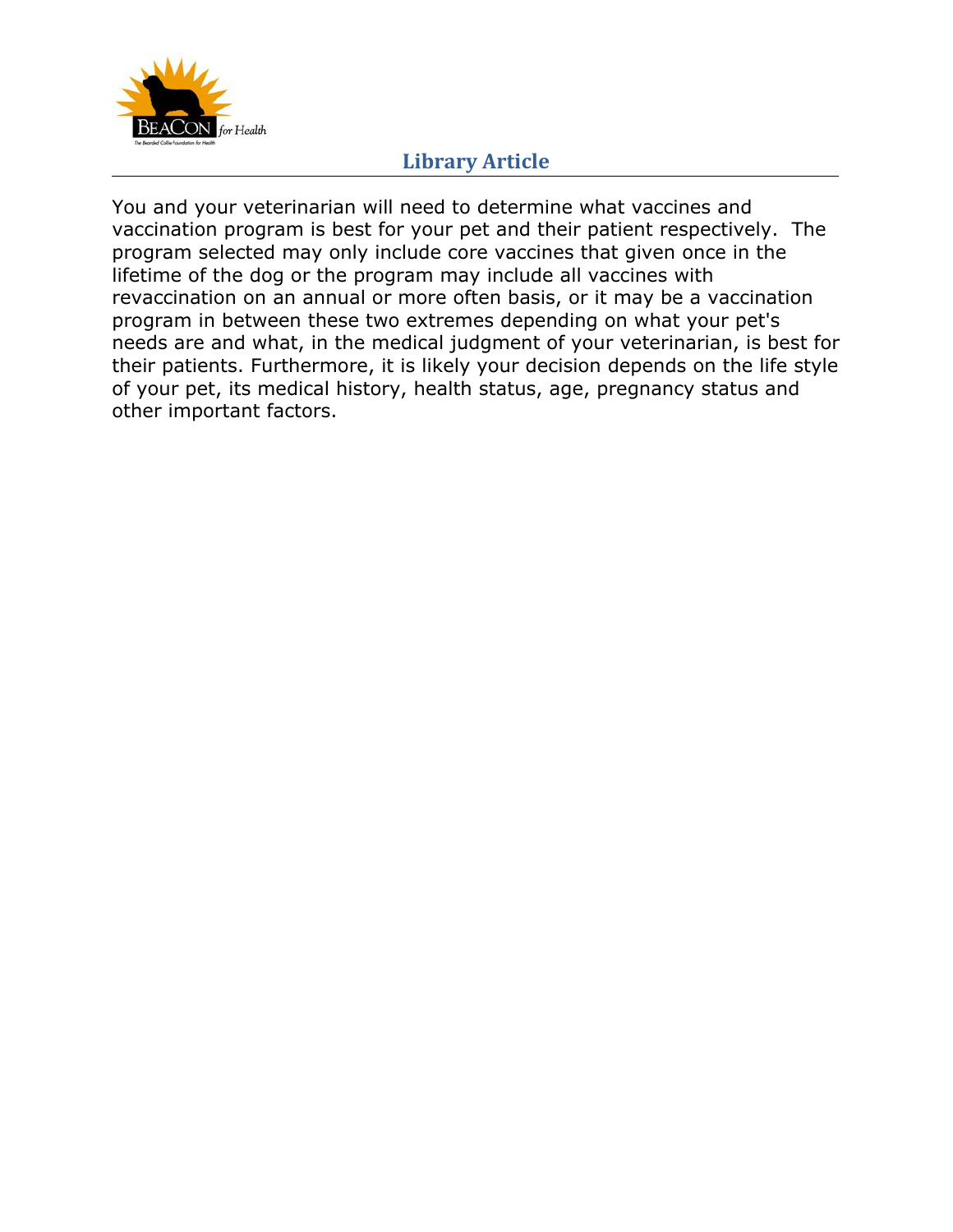

# **FREQUENTLY ASKED QUESTIONS (FAQ)**

#### **1. Is there a risk of over-vaccinating a pet (e.g., injecting it too often, or using vaccines that are not required for the specific pet)?**

Yes - Vaccines should not be given needlessly, as they may cause adverse reactions. Vaccines are medical products that should be tailored to the needs of the individual animal.

### **2. May I mix different types of vaccines in the syringe?**

No - One should never mix different vaccine preparations in the syringe unless specified by the data sheet.

### **3. May I co-inject different vaccines (not part of a single commercial product) into the same animal?**

Yes - but different vaccines should be injected into separate sites that are drained by different lymph nodes.

### **4. May I use smaller vaccine doses in small breeds to reduce the risk of adverse reactions?**

No - The volume (e.g. 1.0 ml) as recommended by the manufacturer generally represents the minimum immunizing dose, therefore the total amount must be given,

### **5. Should the large dog (Great Dane) be injected with the same volume of vaccine as the small dog (Chihuahua)?**

Yes - Unlike pharmaceuticals that are dose-dependent, vaccines are not based on volume per body mass (size), but rather on the minimum immunizing dose.

#### **6. May I vaccinate the anesthetized patient?**

It is best to not do this if possible - the patient may develop a hypersensitivity reaction and vomit, leading to an increased risk of aspiration. Also, anaesthetic agents may be immunomodulatory.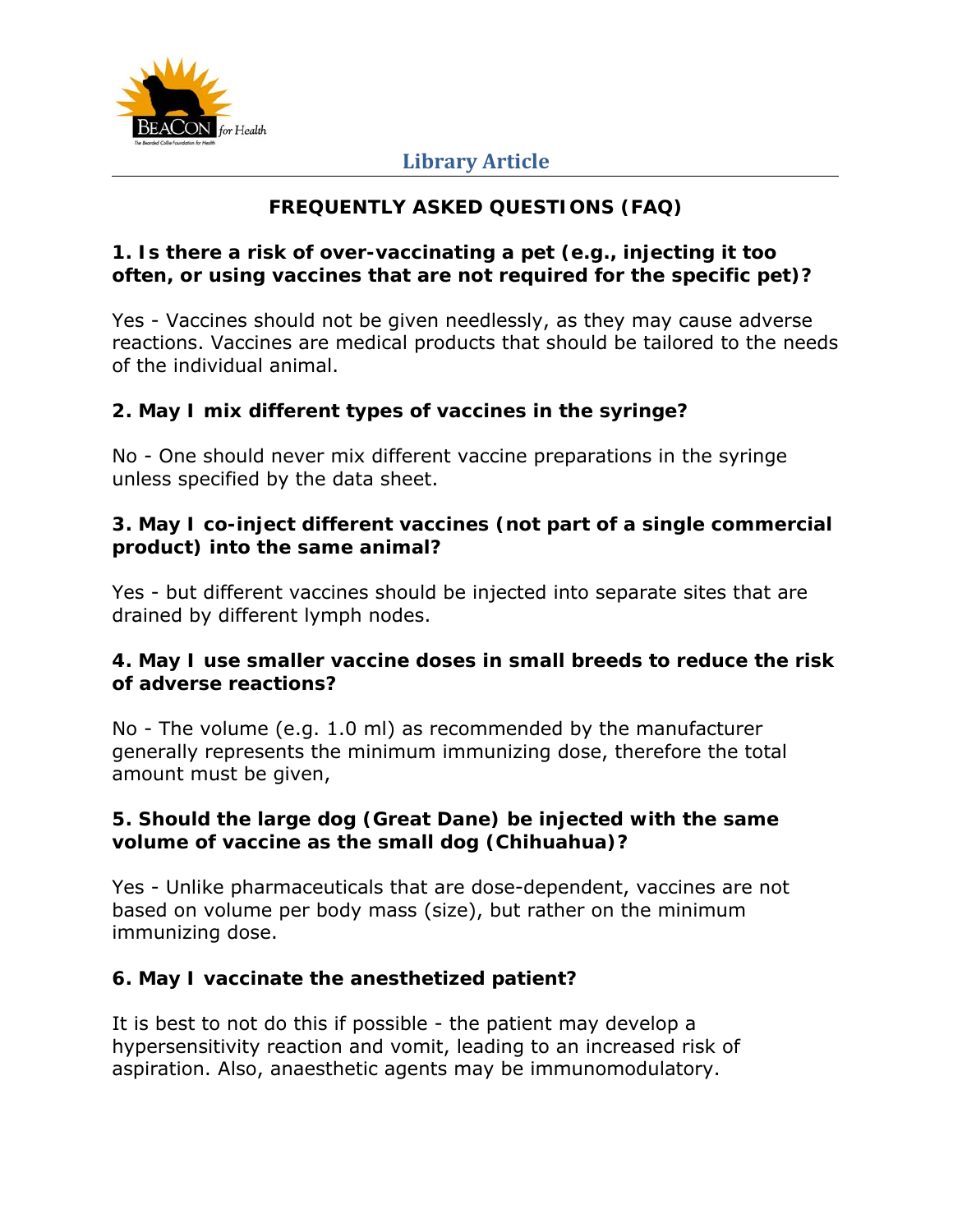

### **7. May I vaccinate pregnant pets?**

No - Vaccination with MLV and killed products during pregnancy should be avoided, if at all possible.

## **8. May I vaccinate pets that are on immunosuppressive or cytotoxic therapy (e.g., for cancer**

#### **or immune-mediated diseases, such as those with an autoimmune or hypersensitivity pathogenesis)?**

No - Vaccination especially with MLV products should be avoided as they may cause disease; vaccination with killed products may not be effective or may aggravate the immune-mediated disease.

#### **9. How long after stopping immunosuppressive therapy do I wait before vaccinating a pet?**

A minimum of 2 weeks.

#### **10. May I vaccinate every week if an animal is at high risk of disease?**

No - Vaccines should not be given more often than every other week, even when different

vaccines are being given.

#### **11. When should the last vaccine dose be given in the puppy and kitten vaccine series?**

The last dose of vaccine should be given at around 16 weeks of age.

### **12. May I inject a killed vaccine followed at a later time with a MLV for the same disease?**

No - The killed vaccine may induce an effective antibody response that will neutralize the MLV in the vaccine, thereby preventing immunization. It would be preferable to give the MLV vaccine first and if/when needed, revaccinate with the killed vaccine preparation.

## **13. May I inject a modified live intranasal** *Bordetella* **vaccine?**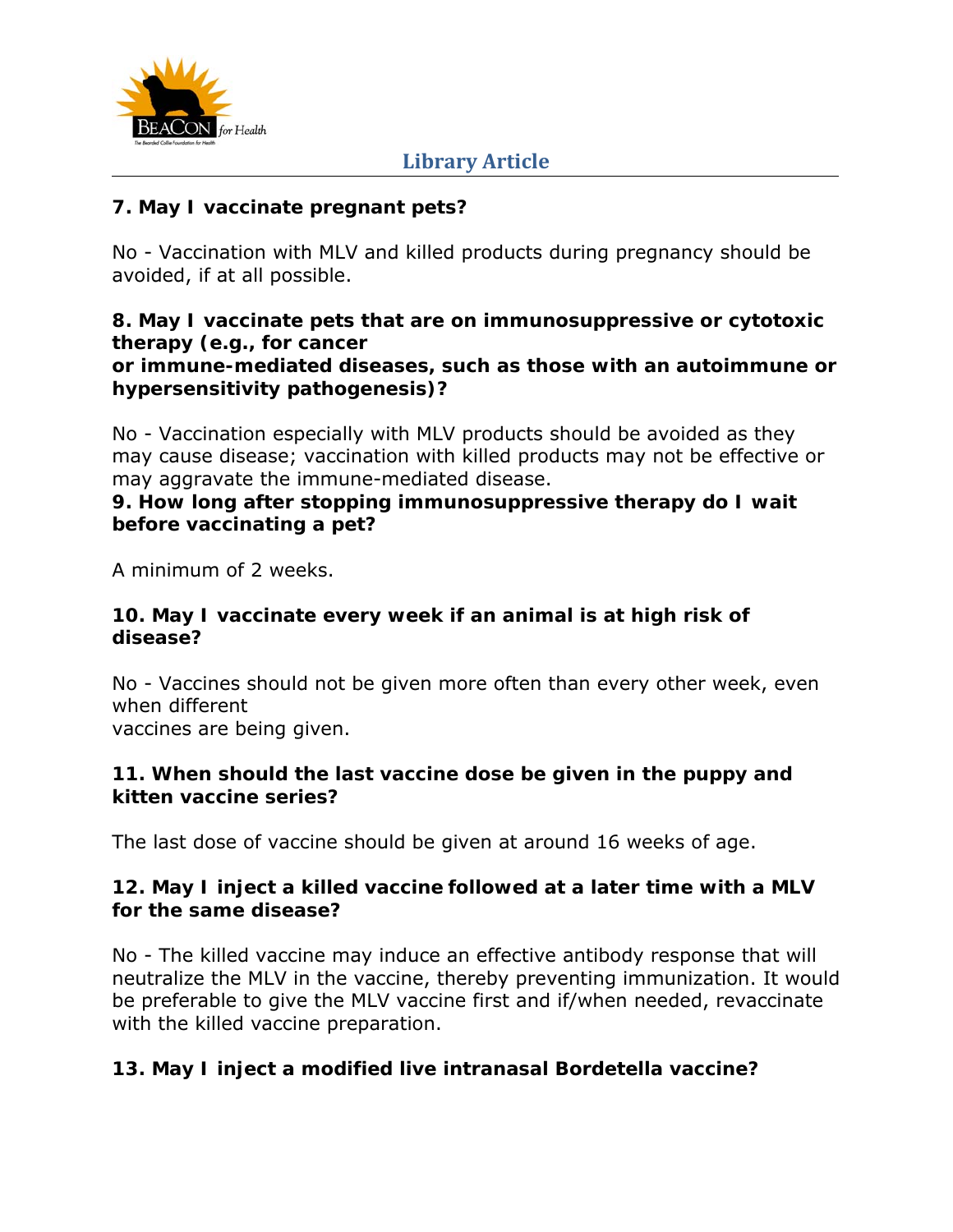

No - The vaccine can cause a severe local reaction and may even kill the pet.

### **14. May I give a killed** *Bordetella* **vaccine destined for parenteral use intranasally?**

No - This will not stimulate a specific response to the *Bordetella*; you should give a live vaccine via the intranasal route, as specified by the data sheet.

#### **15. Are precautions necessary when using MLV FHV-1/FCV parenteral vaccines in cats?**

Yes - Mucosal (e.g. conjunctival and nasal) contact with the preparation must be avoided because the vaccine virus can cause disease,

## **16. Can nosodes (holistic preparations) he used to immunize pets?**

No - Nosodes cannot be used for the prevention of any disease. They do not immunize because they do not contain antigen.

### **17. Should dogs and cats with a history of adverse reaction or immune-mediated diseases (hives, facial oedema, anaphylaxis, injection site sarcoma, autoimmune disease, etc.) be vaccinated?**

If the vaccine suggested to cause the adverse reaction is a core vaccine, a serological test can be performed, and if the animal is found seropositive (antibody to CDV, CPV-2, FPV), revaccination is not necessary. If the vaccine is an optional non, core vaccine (e.g. *Leprospira* bacterin) revaccination is discouraged. For rabies, the local authorities must be consulted to determine whether the rabies vaccine is to be administered by law or whether antibody titer may be determined as an alternative.

### **18. May I use different vaccine brands (manufacturers) during the vaccination program?**

Yes - It may even, be desirable to use vaccines from different manufacturers during the life of an animal, because different products may contain different serotypes (e.g. of feline calicivirus).

## **19. Should I use a disinfectant (e.g., alcohol) on the injection site?**

No - The disinfectant might inactivate an MLV product, and it is not known to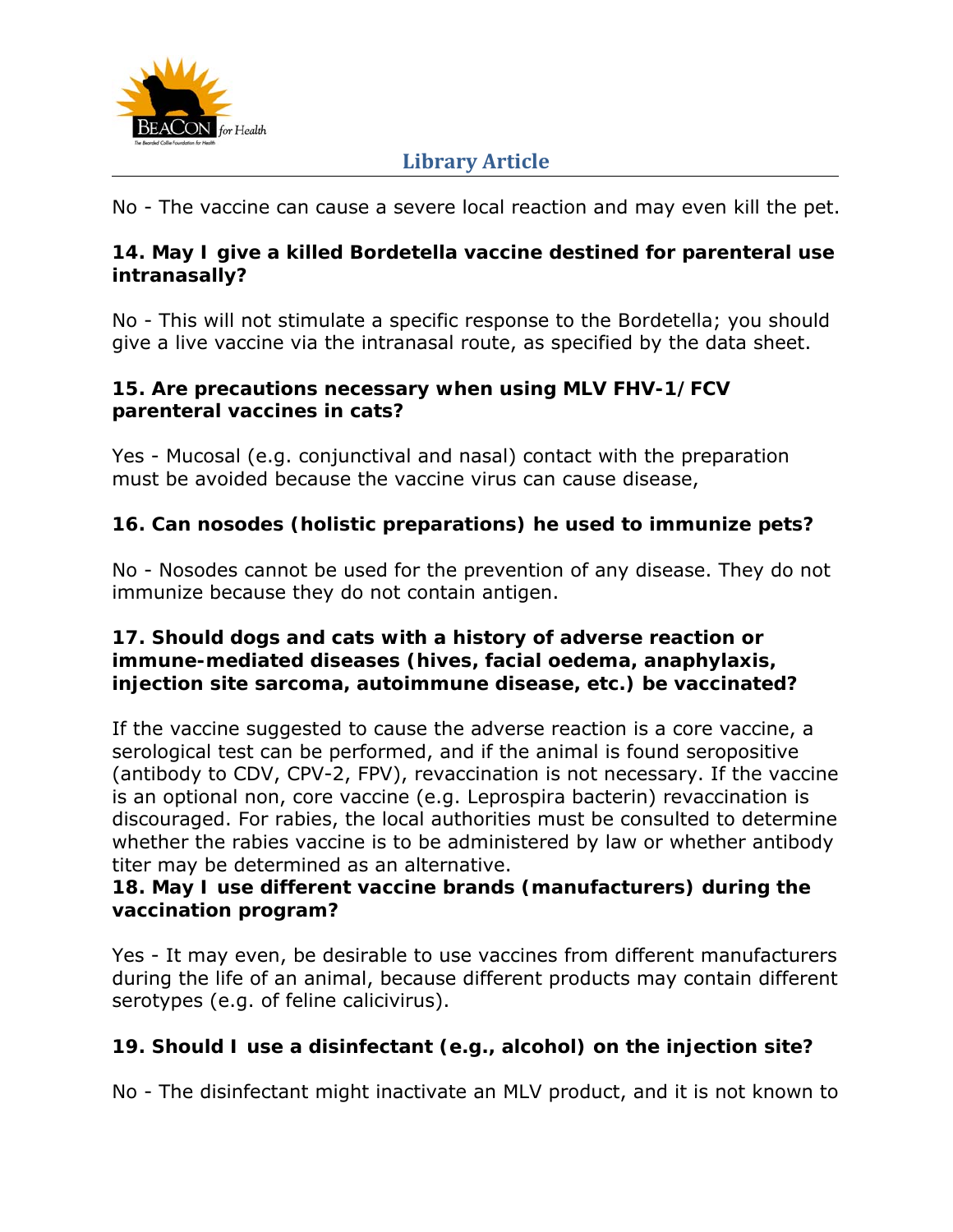

provide a benefit.

## **20. Can vaccines cause autoimmune diseases?**

Vaccines themselves do not cause autoimmune disease, but in genetically predisposed animals they may trigger autoimmune responses followed by disease - as can any infection, drug, or a variety of other factors.

## **21. May I split vaccines in combination products?**

Yes - For example, *Leptospira* bacterins are often the diluent for the viral antigen combination. The "viral cake" may be resuspended in sterile water, and the *Leptospira* bacterin be given separately at another site or time, or discarded.

#### **22. Will a single vaccine dose provide any benefit to the dog or cat? Will it benefit the canine and feline populations?**

Yes - One dose of a MLV canine core vaccine (CDV, CPV-2 CAV-2) or feline core vaccine (FPV, FCV, FHV-1) should provide long term immunity when given to animals at or after 16 weeks of age. Every puppy and kitten 16 weeks of age or older must receive at least one dose of the MLV core vaccines. If that were done, herd (population) immunity would be significantly improved. Even in the USA with its good vaccination record, probably <50% of all puppies and <25% of all kittens ever receive a vaccine. We must vaccinate more animals in the population, with core vaccines to achieve herd immunity (e.g. 75% or higher) and prevent epidemic outbreaks.

#### **23. When an animal first receives a vaccine that requires two doses to immunize (e.g. killed vaccines like** *Leptospira* **bacterins or feline leukemia virus), and it does not return for the second dose within 6 weeks, is there any immunity?**

No - A single dose of a two-dose vaccine does not provide immunity. The first dose is for priming the immune system, the second for boosting. If a second dose is not given within 6

weeks of the first, the regimen must start again, making sure the two doses arc given within 2 to 6 weeks. After those two doses, revaccination with a single dose can be done at any time.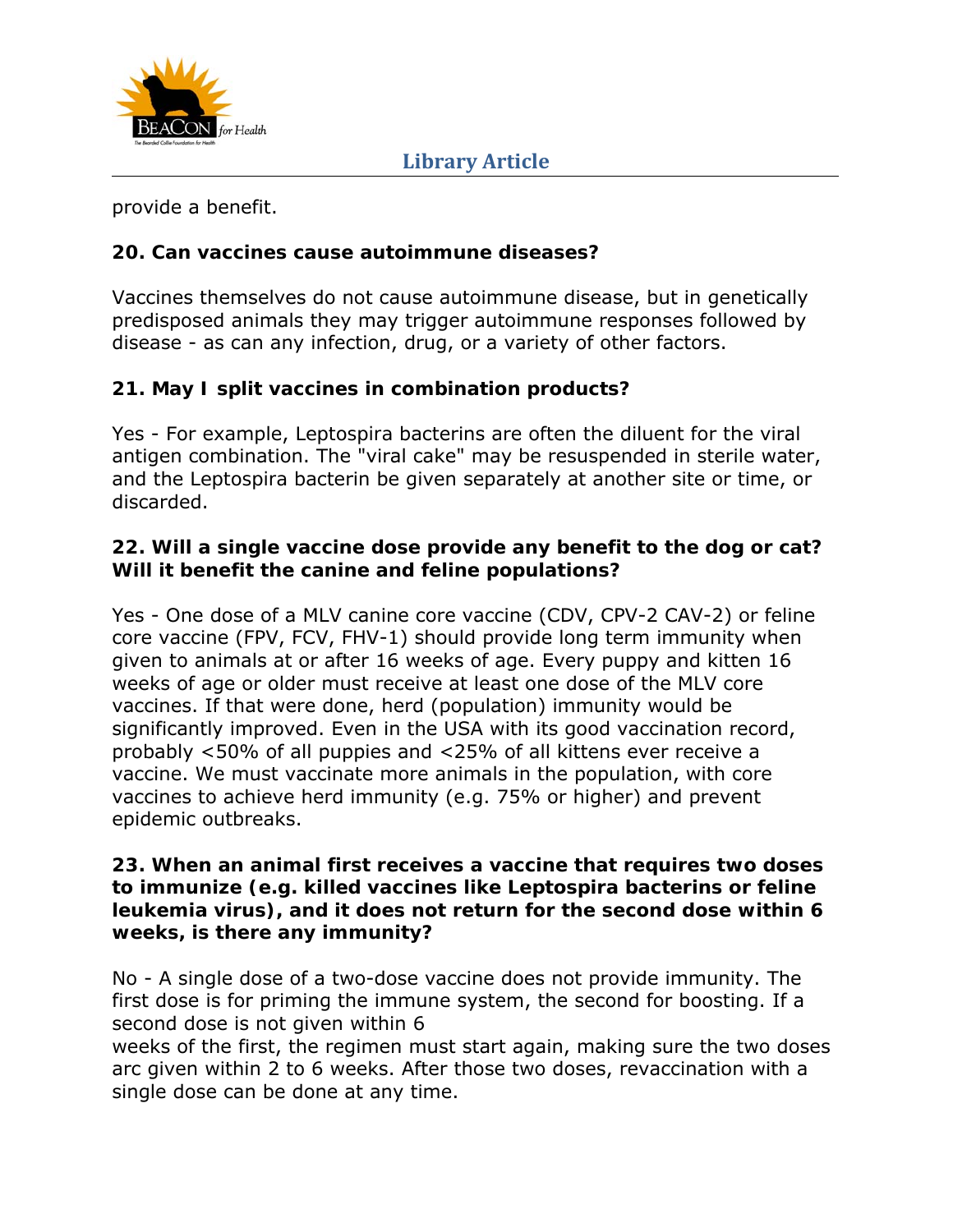

#### **24. May I give a MLV product to a wild, exotic species or to a domestic species other than to the ones which the vaccine was licensed to protect?**

No - Never. Many MLV vaccines have caused disease in animal species other than those for which they had been licensed. Even worse the vaccine could be shed from those animals, regain

virulence through multiple passages and cause disease even in the target species for which it had been developed. The consequences could be catastrophic!

A highly effective and very safe vaccine for species that are susceptible to CDV is a canary

poxvirus-vectored recombinant CDV vaccine that is available as a monovalent product for ferrets or a combination product for dogs. The monovalent vaccine is being used in many wild and exotic species susceptible to CDV.

### **25. May I vaccinate a puppy that is at high risk of getting CDV with a human measles vaccine?**

No - Due to an insufficient amount of virus, the human MV vaccine is not immunogenic in the puppy. Measles virus vaccines made specifically for the dog (sometimes combined with CDV) will give temporary protection at an earlier age than a CDV vaccine. At 16 weeks or older, the puppy must be vaccinated with a CDV vaccine, to achieve permanent immunity.

#### **26. I know that maternally derived antibodies (MA) can prevent active immunization with MLV vaccines - but can they also block immunity to killed vaccines?**

Yes – MDA can indeed block certain killed vaccines. If the killed product requires two doses, as

is often the case, and the first dose is blocked by MDA, then the second dose will not immunize. In this circumstance, the second dose will prime (if not blocked), and a third dose is required to boost and immunize.

This is not true for MLV, where - in the absence of MDA - it only takes a single dose to prime, immunize, and boost. Nevertheless two doses are often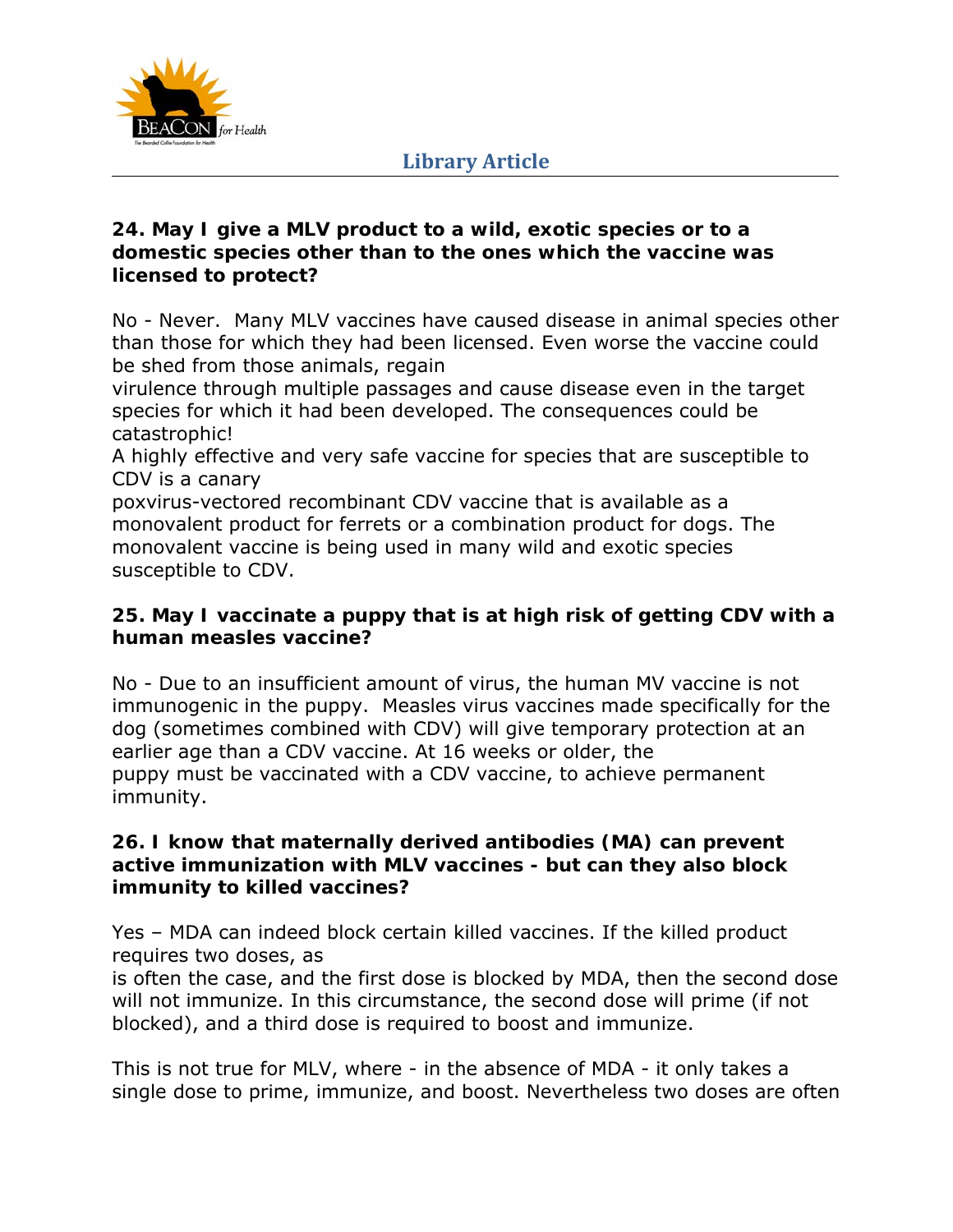

recommended, particularly in young animals, to be sure one is given when MDA cannot block. That is why in the puppy or kitten series, the last dose should be given at around 16 weeks of age or later.

#### **27. I have been told that certain canine MLV combination core products need only be given twice, with the last dose at an age as young as 10 weeks. Is that accurate?**

No - it is not. No combination core product currently available will immunize an acceptable percentage of puppies when the last dose is given at 10 weeks of age. The last dose should be given at around 16 weeks of age, regardless of the number of doses given earlier.

In the presence of MDA, MLV vaccines either immunize or they don't, and the animal will be either immune or not immune - there is nothing in between. MLV vaccines do not give a little immunity with any dose when blocked by MDA.

### **28. For how long can a reconstituted MLV vaccine sit at room temperature without losing activity?**

At room temperature, some of the more sensitive vaccines (e.g. CDV, FHV-I) will lose their ability to immunize in 2 to 3 hours, whereas other components will remain immunogenic for several days (e.g. CPV, FPV).

#### **29. May I give the same type of vaccine parenterally and intranasally, for example the canine and feline vaccines used to prevent respiratory diseases (`kennel cough' and feline upper respiratory disease)?**

Yes - But be sure to give the product approved for that route. If you use the parenteral MLV vaccines containing FCV and FHV-1 locally, you could cause disease in the cat. If you use the

killed FCV and FHV-l vaccines locally, you would not get any immunity and might cause

significant adverse reactions. If you gave the intranasal live `kennel cough' vaccine parenterally,

you could cause a severe necrotizing local reaction and even kill the dog,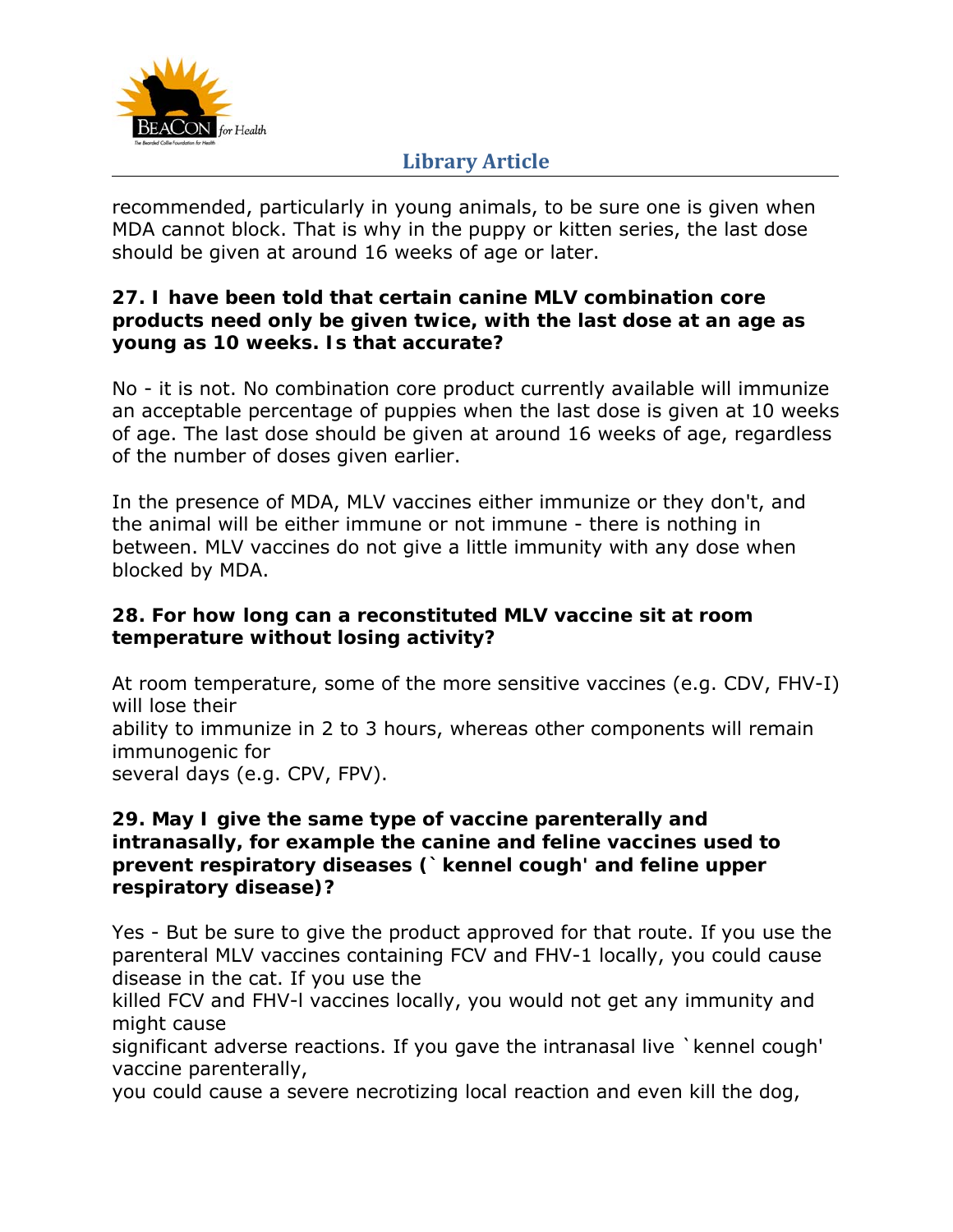

whereas giving the

parenteral killed *Bordetella* vaccine intranasally will not immunize and may cause a hypersensitivity reaction.

However, both types of products can be given at the same time or at various times in the life of the animal. Vaccinating both parenterally and intranasally may actually provide better immunity than vaccinating at only one site. Thus parenteral vaccination provides protection in the lung but little or no immunity in the upper respiratory tract (especially local secretory IgA and CMI),

whereas intranasal vaccination will engender good secretory IgA and local CMI and non-specific

immunity (e.g., type I interferons), but will not always provide immunity in the lung.

### **30. Are there dogs and cats that cannot develop an immune response to vaccines?**

Yes - This is a genetic characteristic seen particularly in some breeds, and these animals are called `non-responders'. Genetically related (same family or same breed) animals will often share this non-responsiveness. If the animal is anon-responder to a highly pathogenic agent, like canine parvovirus or feline panleukopenia virus, the infected animal will die if infected. If it is a non-responder to a pathogen that rarely causes death, it may become very sick but will survive

(e.g. after *Bordetella bronchiseptica* infection).

### **31. Are there mutants (biotypes or genotypes) of CDV or CPV-2 in the field that the current vaccines cannot provide protective immunity against?**

No. All the current CDV and CPV-2 vaccines provide protection from all the known isolates of CDV or CPV-2, respectively, when tested experimentally as well as in the field.

### **32. How long after vaccination does it take for the dog to develop immunity that will prevent severe disease when the core vaccines are used?**

This is dependent on the animal, the vaccine, and the disease.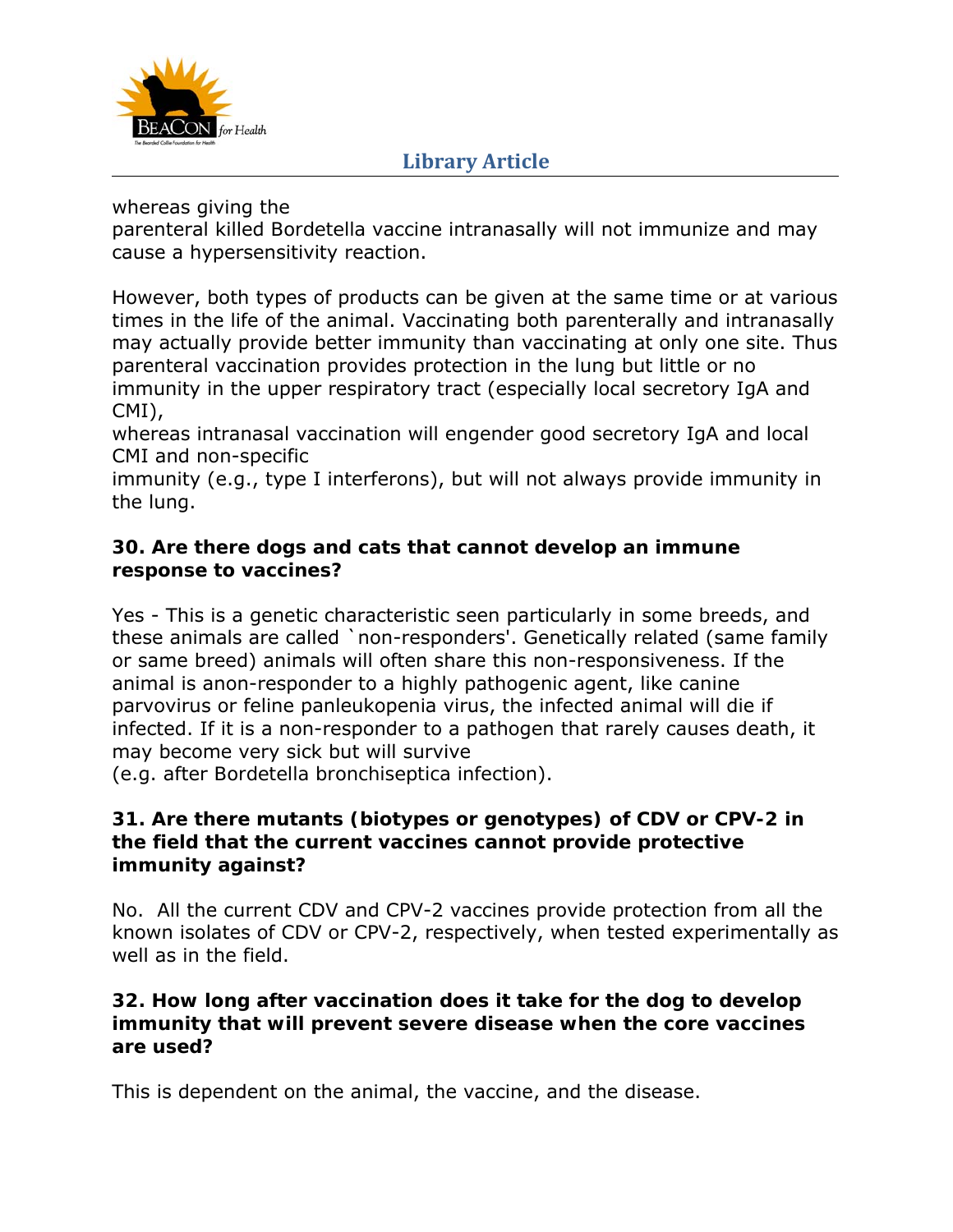

- The fastest immunity is provided by CDV vaccines MLV and recombinant canarypox virus vectored. The immune response starts within minutes to hours and provides protection within a day to animals without interfering levels of MDA and dogs that are not severely immunosuppressed.
- Immunity to CPV-2 and FPV develops after as few as 3 days and is usually present by 5 days when an effective MLV vaccine is used. ln contrast, the killed CPV-2 and FPV-2 vaccines often take 2 to 3 weeks or longer to provide protective immunity.
- CAV-2 MLV given parenterally would provide immunity against CAV-1 in 5 to 7 days; when given intranasally, however, the same level of immunity to CAV-1 is not present until after 2 or more weeks.
- Time from vaccination to immunity is difficult to determine for FCV and FHV-1 because some animals will not develop any immunity.

### **33. Will the current `kennel cough' vaccines provide any protection from disease caused by the new canine influenza virus?**

No - The racing greyhounds that have been found infected and that developed disease had been routinely vaccinated 3 or more times a year with commercial 'kennel cough' vaccines. Canine influenza virus is antigenically unrelated to any other virus of dogs, but related to Equine Influenza Virus.

#### **34. If an animal has gone beyond the time that is generally considered to be the maximum DOI for the vaccine (7 to 9 years for CDV, CPV-2, CAV-2; >1 year- for** *Leptospira, Bordetella bronchiseptica***; >3 years for rabies), do I have to start the series of vaccinations again (multiple doses 2 to 4 weeks apart)?**

No, for MLV vaccines, multiple doses are only required at the puppy or kitten age, when an Animal has MDA.

#### **35. What can I expect from the core vaccines in terms of efficacy in the properly vaccinated puppy/dog and kitten/cat?**

- Dogs properly vaccinated with MLV or recombinant CDV, CPV-2 and CAV-2 would have ≥98% protection from disease. Similarly we would expect a very high protection from infection.
- For the properly vaccinate cat that had received MLV vaccines, we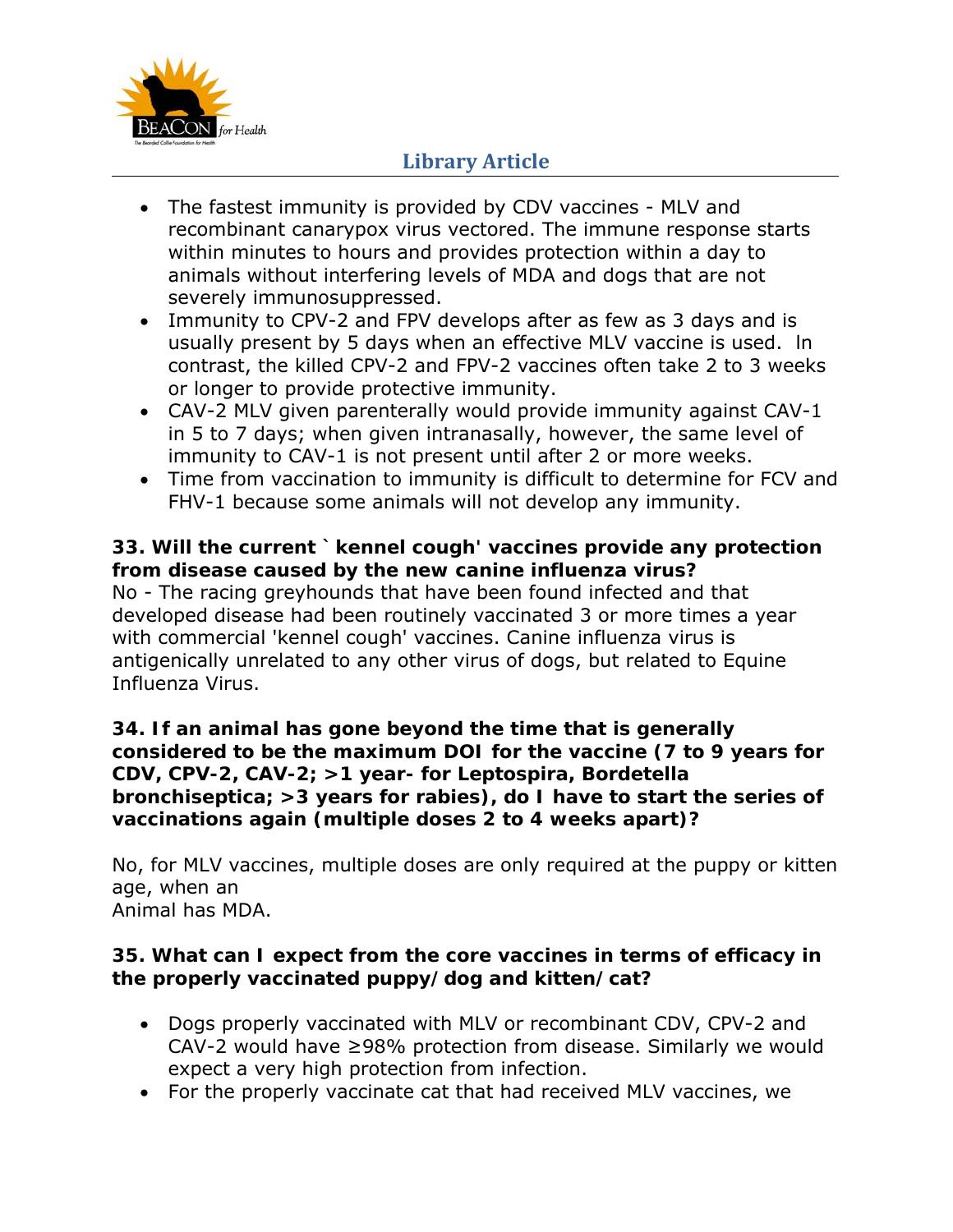

would estimate that

≥98% would be protected from disease and infection with FPV.

• In contrast, we can expect FCV and FHV-1 vaccines, at best, to protect from disease, especially in a highly contaminated environment (e.g., shelter) and protection would be seen in 60 to 70% in a high risk environment and higher in the household pet cat.

## **36. Are serum antibody titers useful in determining vaccine immunity?**

Yes - Especially for CDV, CPV-2 and CAV-1 in the dog, FPV in the cat and rabies virus in the cat and dog. Serum antibody titers are of limited or no value for the other vaccines. Assays for CMI are of little or no value for any of the vaccines for various technical and biological reasons. Such factors are less of an issue for serological tests where it is much easier to control many of the variables. However, discrepant results are still obtained, depending on the quality assurance program of the given laboratory.

### **37. Do puppies develop immunosuppression after the initial series of core vaccines?**

Yes - If a combination product containing MLV-CDV and MLV-CAV-2 with other components is used, a period of immunosuppression lasting approximately I week develops, beginning 3 days after vaccination. If the combination vaccine does not contain either MLV-CDV or MLV CAV-2, then such suppression does not occur.

# **Biographical Profile**

Dr. Ron Schultz earned his BS degree (1466), MS (1967) and PhD in Immunology and Veterinary Pathology (1970) from the Pennsylvania State University. From 1970 to 1978 he was an Assistant then Associate Professor at NY State College of Veterinary Medicine, James A. Baker Institute, Cornell University. He established the first Veterinary Clinical Immunology Laboratory in the US while on the faculty at Cornell. He also served as Associate Director of the Human Health Service Laboratory at Cornell University. From 1978 to 1982 he was a Professor and Director of the Veterinary Clinical, Immunology Laboratory that he established in the School of Veterinary Medicine, Auburn University. He accepted his current position